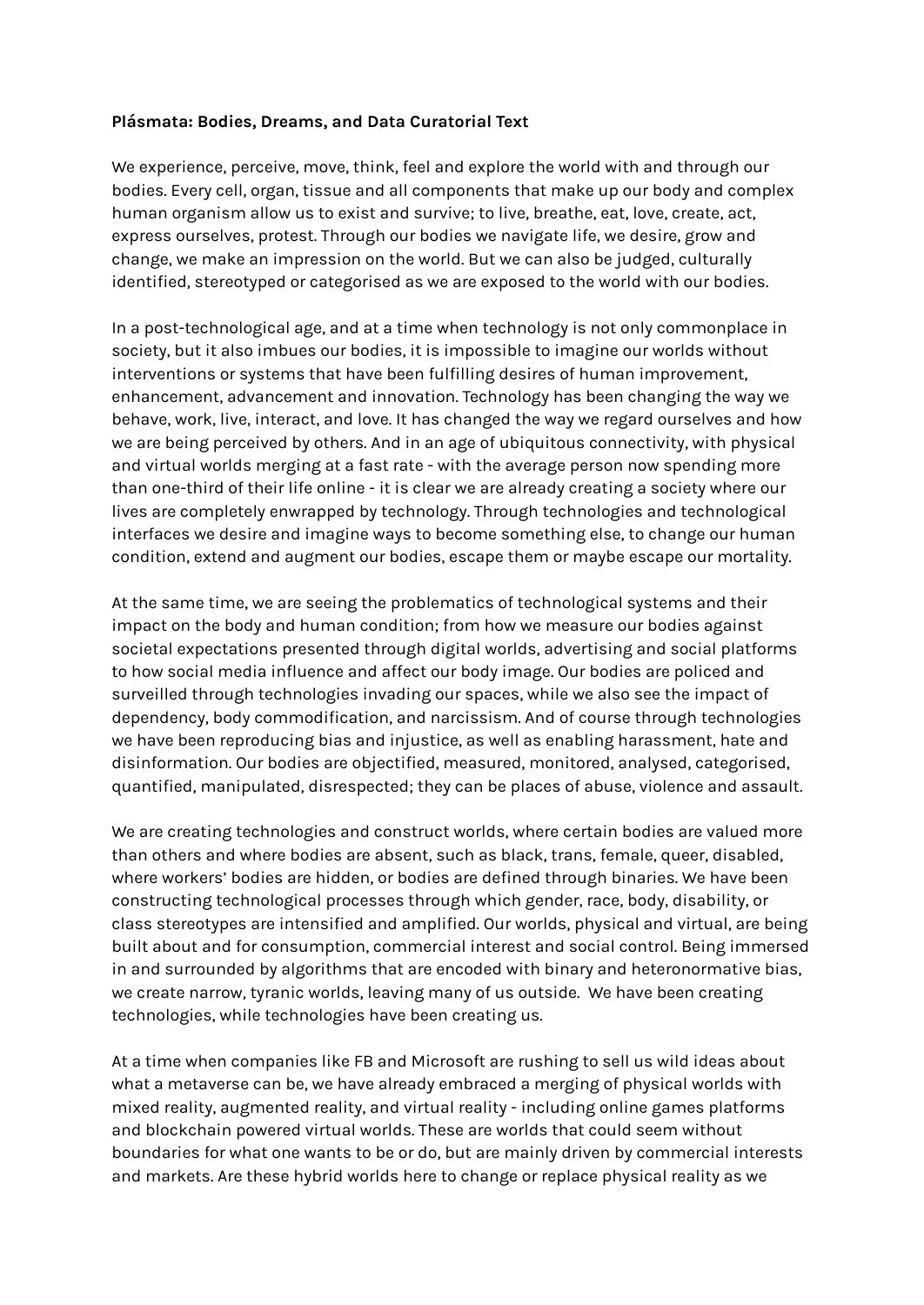know it, or are these instances of short-lived pleasure and gratification, whilst creating new dystopian worlds? Either way, it's clear that these spaces translate to digital economies - one can buy, sell and create products but also personas and lifestyles including apparel, cars, houses etc.

Ironically, in Neal Stephenson's *Snow Crash* (1992), where the Metaverse first appears as a virtual world, it is a dystopian space where people can escape from an equally dystopian but unbearable real world run by big corporations; what we are ending up with today is a metaverse funded and run by these very companies. The metaverse, pretty much as fast transportation underground tunnels, ocean pods, space travel or inhabiting Mars, is serving the fulfilment of fantasies and escape worlds for the powerful and rich. It is also a way for creating new models of financialisation and more opportunities for exploitation and extraction from people and the planet.

If we are already experiencing worlds beyond the borders of the physical space, can we possibly reimagine, shape and inhabit hybrid, synthetic spaces in ways that go beyond consumerism, exploitation and financialisation, but instead focus on co-existence and compassion? Worlds that create possibilities and open up a multitude of perspectives, interconnectedness, and new ways of expression. Can augmented and virtual spaces take us "back to earth" rather than becoming fantasy spaces to avoid or escape it?

"Why should our bodies end at the skin, or include at best other beings encapsulated by skin?" Donna Haraway in her seminal 1990 work, *A Cyborg Manifesto*, explores her idea of a "cyborg world" about "lived social and bodily realities in which people are not afraid of their joint kinship between animals and machines, not afraid of permanently partial identities and contradictory standpoints." And she continues, "Single vision produces worse illusions than double vision or many-headed monsters. Cyborg unities are monstrous and illegitimate; in our present political circumstances, we could hardly hope for more potent myths for resistance and recoupling."

These posthuman imaginaries, hybrid forms of human, animal, plant, bacteria and other species, fluid and flexible identities help us think beyond hierarchies and dichotomies, as in humans being better or different from animals, men being superior to women or humans opposed to machines. They help us envision post-anthropocentric perspectives that enable kinship, equity and relationships across all forms of life, a collective and interconnected body.

"A world parallel to our own though overlapping. We call it "Nature"; only reluctantly admitting ourselves to be "Nature" too." Denise Levertov's beautiful poem Sojourns in the Parallel World reminds us of what happens if we leave behind our resistance to think of ourselves as part of nature.

In a series of curated journeys unfolding through Pedion tou Areos - Athens' largest public park - Plásmata presents work by a group of international artists exploring themes and ideas around bodies after technology, constructed worlds, identities and boundaries, but also imagining new territories, connections and places of co-existence.